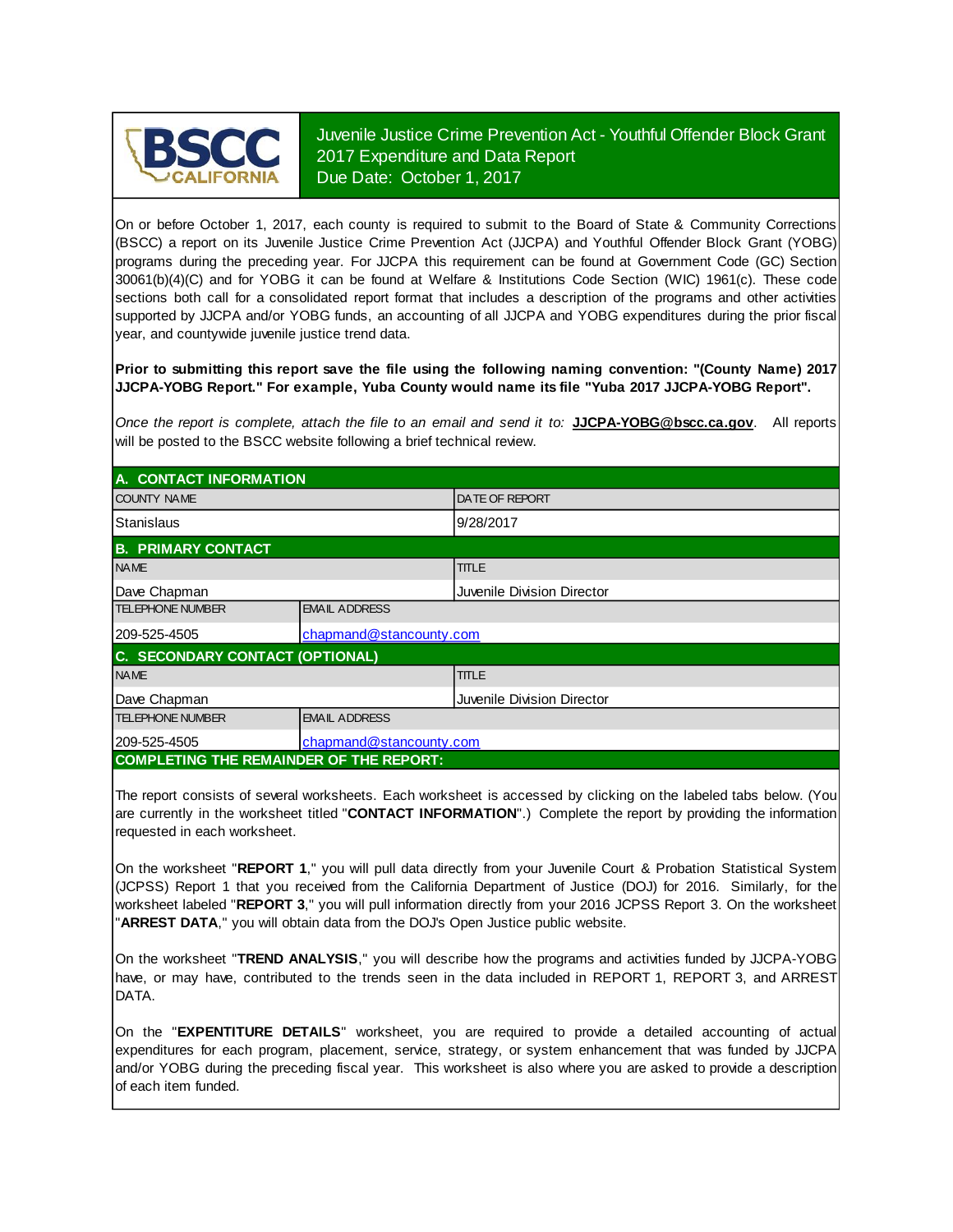#### **COUNTYWIDE JUVENILE JUSTICE DATA for:** *Stanislaus*

*In the blank boxes below, enter the data from your Report 1 received from DOJ as titled below:*

**Referrals of Juveniles to Probation Departments for Delinquent Acts, January 1 - December 31, 2016 Age by Referral Type, Gender, Race/Ethnic Group, Referral Source, Detention, Prosecutor Action, and Probation Department Disposition**

**Report 1**

#### **Probation Department Disposition**

| <b>Informal Probation</b> | 133 |
|---------------------------|-----|
| <b>Diversions</b>         | Q1  |
| <b>Petitions Filed</b>    | 640 |

#### **Gender (OPTIONAL)**

| <b>Male</b>  | 1.102 |
|--------------|-------|
| Female       | 337   |
| <b>TOTAL</b> | 1.439 |

#### **Race/Ethnic Group (OPTIONAL)**

| <b>Hispanic</b>         | 786 |
|-------------------------|-----|
| White                   | 438 |
| <b>Black</b>            | 165 |
| Asian                   | 25  |
| <b>Pacific Islander</b> | 3   |
| Indian                  |     |
| <b>Unknown</b>          | 21  |
| <b>TOTAL</b>            | 139 |

**Please use this space to explain any exceptions and/or anomalies in the data reported above:**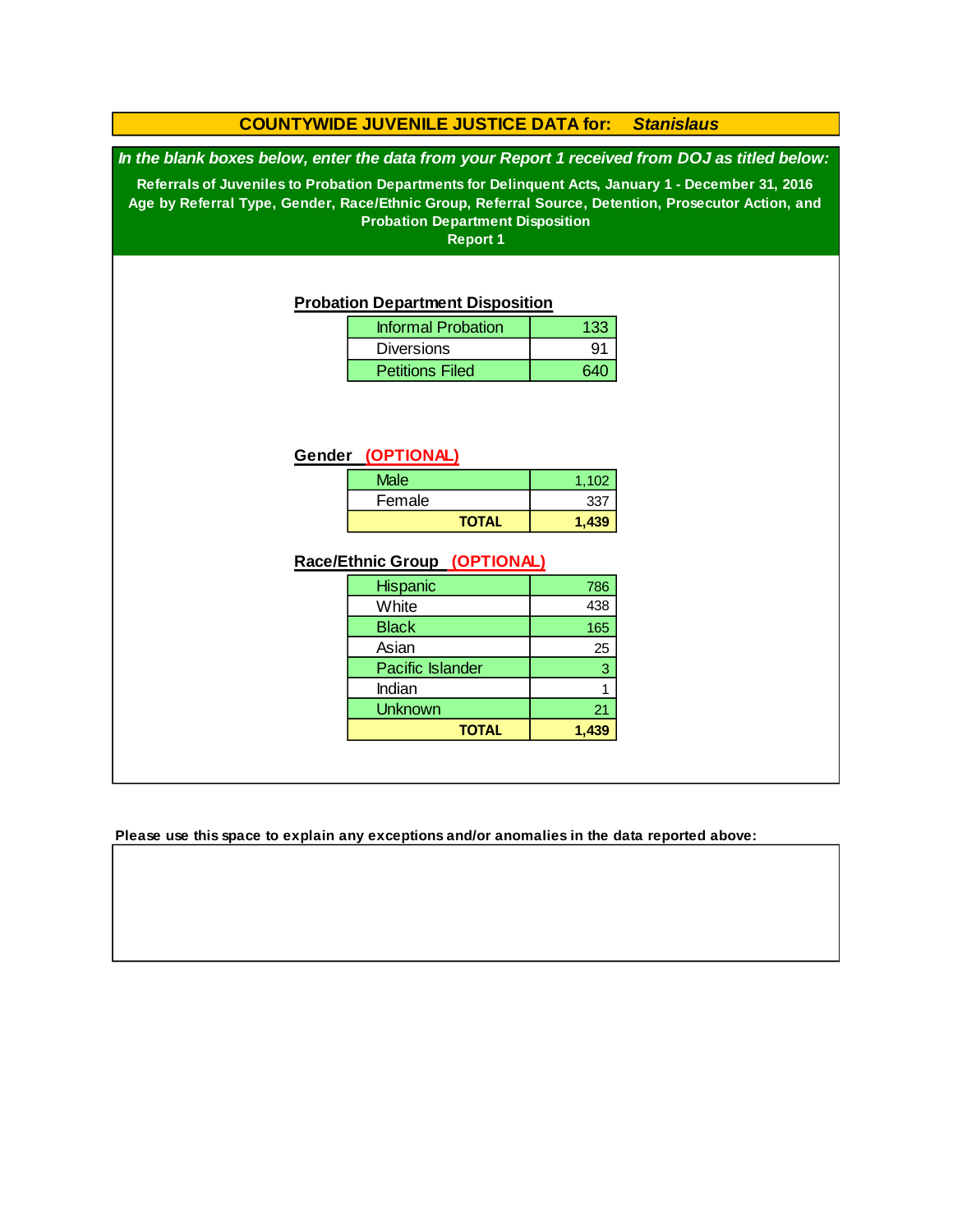| <b>COUNTYWIDE JUVENILE JUSTICE DATA for:</b><br><b>Stanislaus</b>                                        |                                                                                                                |              |                  |  |  |  |
|----------------------------------------------------------------------------------------------------------|----------------------------------------------------------------------------------------------------------------|--------------|------------------|--|--|--|
| In the blank boxes below, enter the data from your Report 3 received from DOJ as titled below:           |                                                                                                                |              |                  |  |  |  |
| Juvenile Court Dispositions Resulting From Petitions for Delinquesnt Acts, January 1 - December 31, 2016 |                                                                                                                |              |                  |  |  |  |
|                                                                                                          | Age by Petition Type, Sex, Race/Ethnic Group, Defense Representation, Court Disposition and Wardship Placement |              |                  |  |  |  |
|                                                                                                          | Report <sub>3</sub>                                                                                            |              |                  |  |  |  |
|                                                                                                          |                                                                                                                |              |                  |  |  |  |
| <b>Petition Type</b>                                                                                     |                                                                                                                |              |                  |  |  |  |
|                                                                                                          | <b>New</b>                                                                                                     |              | 428              |  |  |  |
|                                                                                                          | Subsequent                                                                                                     |              | 212              |  |  |  |
|                                                                                                          |                                                                                                                | <b>TOTAL</b> | 640              |  |  |  |
| <b>Court Disposition</b>                                                                                 |                                                                                                                |              |                  |  |  |  |
|                                                                                                          | <b>Informal Probation</b>                                                                                      |              | 2                |  |  |  |
|                                                                                                          | Non-Ward Probation                                                                                             |              | 80               |  |  |  |
|                                                                                                          | <b>Wardship Probation</b>                                                                                      |              | 430              |  |  |  |
|                                                                                                          | Diversion                                                                                                      |              | -                |  |  |  |
|                                                                                                          | Deferred Entry of Judgement                                                                                    |              | 41               |  |  |  |
|                                                                                                          | <b>Wardship Placements</b>                                                                                     |              |                  |  |  |  |
|                                                                                                          | <b>Own/Relative's Home</b>                                                                                     |              | 378              |  |  |  |
|                                                                                                          | Non-Secure County Facility                                                                                     |              |                  |  |  |  |
|                                                                                                          | <b>Secure County Facility</b>                                                                                  |              | 50               |  |  |  |
|                                                                                                          | Other Public Facility                                                                                          |              | 1                |  |  |  |
|                                                                                                          | <b>Other Private Facillity</b>                                                                                 |              |                  |  |  |  |
|                                                                                                          | Other                                                                                                          |              |                  |  |  |  |
|                                                                                                          | California Youth Authority*                                                                                    |              | $\overline{2}$   |  |  |  |
|                                                                                                          |                                                                                                                | <b>TOTAL</b> | 431              |  |  |  |
|                                                                                                          | <b>Subsequent Actions</b>                                                                                      |              |                  |  |  |  |
|                                                                                                          | <b>Technical Violations</b>                                                                                    |              | 220              |  |  |  |
|                                                                                                          |                                                                                                                |              |                  |  |  |  |
|                                                                                                          |                                                                                                                |              |                  |  |  |  |
|                                                                                                          | Sex (OPTIONAL)                                                                                                 |              |                  |  |  |  |
|                                                                                                          | <b>Male</b>                                                                                                    |              | 535              |  |  |  |
|                                                                                                          | Female                                                                                                         |              | 105              |  |  |  |
|                                                                                                          |                                                                                                                | <b>TOTAL</b> | 640              |  |  |  |
|                                                                                                          | Race/Ethnic Group (OPTIONAL)                                                                                   |              |                  |  |  |  |
|                                                                                                          | Hispanic                                                                                                       |              | 397              |  |  |  |
|                                                                                                          | White                                                                                                          |              | 154              |  |  |  |
|                                                                                                          | <b>Black</b>                                                                                                   |              | 72               |  |  |  |
|                                                                                                          | Asian                                                                                                          |              | $\boldsymbol{9}$ |  |  |  |
|                                                                                                          | Pacific Islander                                                                                               |              | $\overline{1}$   |  |  |  |
|                                                                                                          | Indian                                                                                                         |              | $\blacksquare$   |  |  |  |
|                                                                                                          | <b>Unknown</b>                                                                                                 |              | $\overline{7}$   |  |  |  |
|                                                                                                          |                                                                                                                | <b>TOTAL</b> | 640              |  |  |  |
|                                                                                                          |                                                                                                                |              |                  |  |  |  |

**Please use this space to explain any exceptions and/or anomalies in the data reported above:** 

The JCPSS report showed "zero" technical violations in the printout because we were not correctly noting them in our system; however, we kept hard copies of our cases that were filed and found we had 220 technical violations in this time frame.

\* The JCPSS reports show "California Youth Authority," however it is now called the "Division of Juvenile Justice."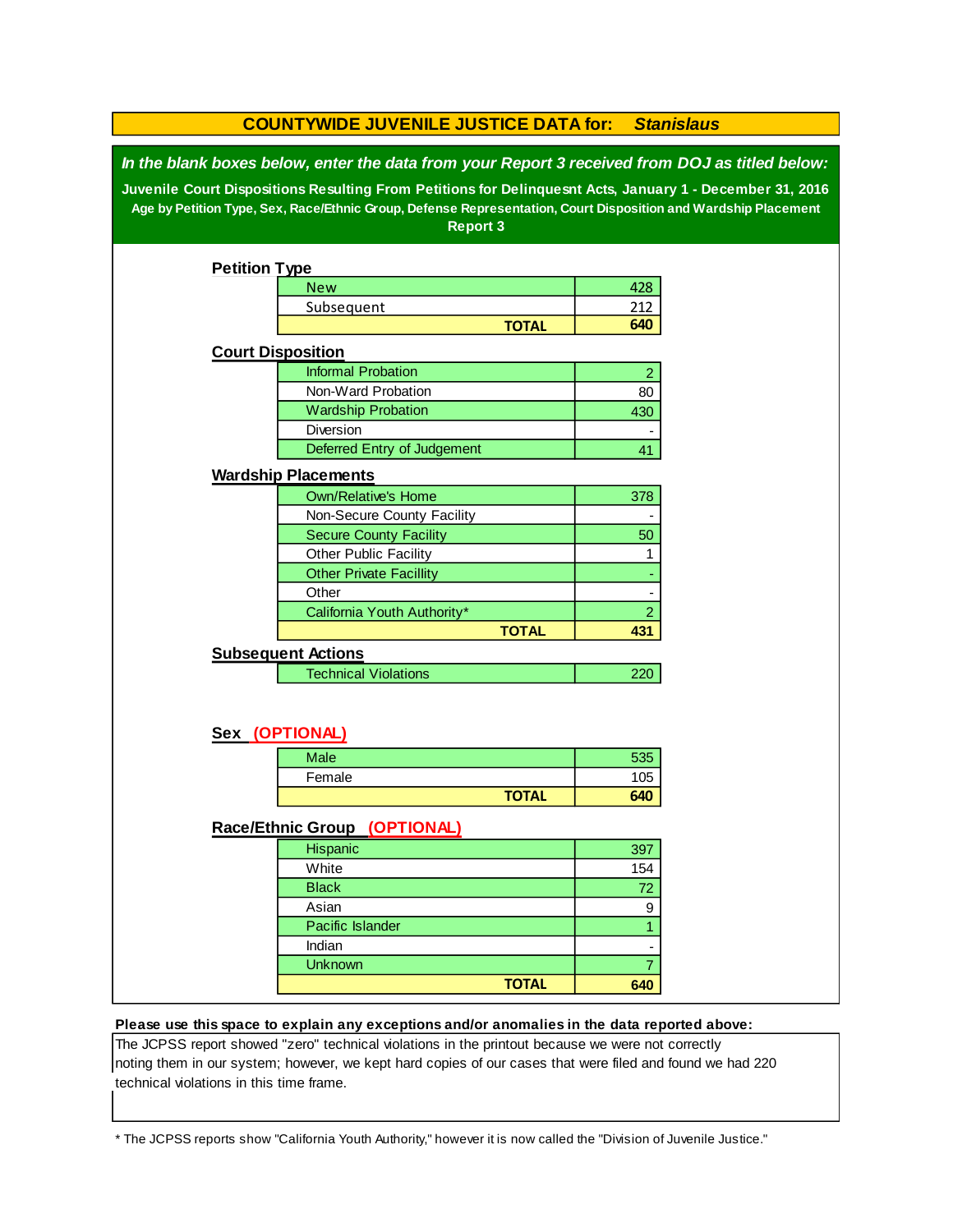|                | <b>COUNTYWIDE JUVENILE JUSTICE DATA for: Stanislaus</b>                   |              |       |
|----------------|---------------------------------------------------------------------------|--------------|-------|
|                | In the blank boxes below, enter your juvenile arrest data from last year. |              |       |
|                | Arrest data by county can be found at:                                    |              |       |
|                | https://openjustice.doj.ca.gov/crime-statistics/arrests                   |              |       |
|                |                                                                           |              |       |
| <b>Arrests</b> |                                                                           |              |       |
|                | <b>Felony Arrests</b>                                                     |              | 461   |
|                | <b>Misdemeanor Arrests</b>                                                |              | 552   |
|                | <b>Status Arrests</b>                                                     |              | 67    |
|                |                                                                           | <b>TOTAL</b> | 1,080 |
|                | Gender (OPTIONAL)                                                         |              |       |
|                |                                                                           |              |       |
|                |                                                                           |              |       |
|                | <b>Male</b>                                                               |              | 816   |
|                | Female                                                                    |              | 264   |
|                |                                                                           | <b>TOTAL</b> | 1,080 |
|                | Race/Ethnic Group (OPTIONAL)                                              |              |       |
|                | <b>Black</b>                                                              |              | 120   |
|                | White                                                                     |              | 349   |
|                | Hispanic                                                                  |              | 577   |
|                | Other                                                                     |              | 34    |
|                |                                                                           | <b>TOTAL</b> | 1,080 |

**Please use this space to explain any exceptions and/or anomalies in the data reported above:**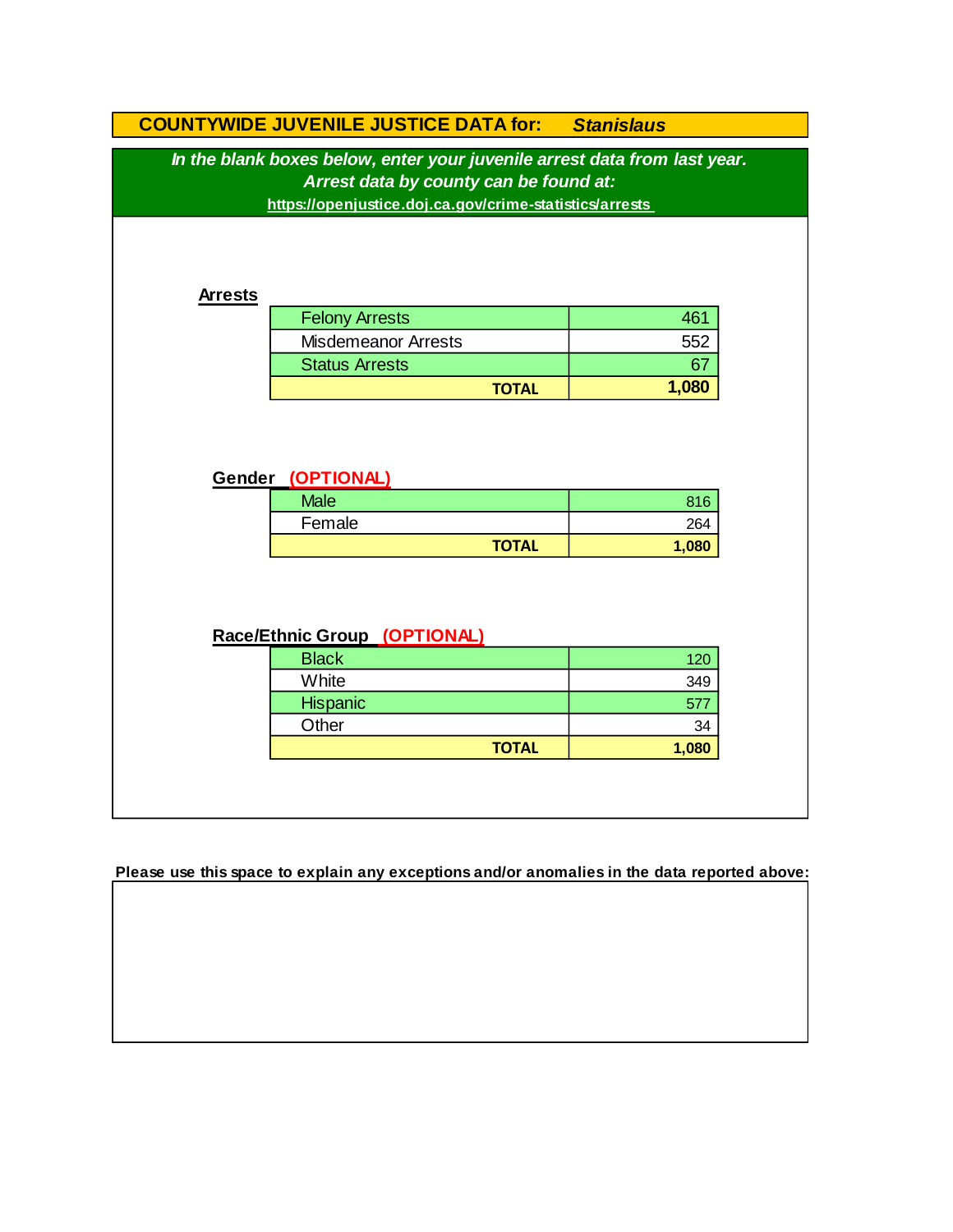# **ANALYSIS OF COUNTYWIDE TREND DATA for:** *Stanislaus*

#### **Government Code Section 30061(b)(4)(C)(iv) & WIC Section 1961(c)(3)**

Provide a summary description or analysis, based on available information, of how the programs, placements, services, strategies or system enhancements funded by JJCPA-YOBG have, or may have, contributed to, or influenced, the juvenile justice data trends identified in this report.

In February 2017, a multi-year evaluation for the Stanislaus County Probation Department's juvenile crime data for recidivism was conducted by the Department's Crime Analyst (position paid for our of YOBG funds). Years 2011 to 2015 were evaluated to improve our programming and supervision effectiveness, especially related to those JJCPA and YOBG funded positons/programs. The hope was that by comparing the data year by year we could evaluate the factors needed to help our juveniles by working toward reducing recidivism rates and better determine where other resources are needed. Since this is the first year of our "trend analysis" we will try to highlight some areas then do some on-going comparisons for subsequent years to evaluate trends.

Analysis of recidivism data of the five year period from 2011 to 2015 showed an 8% decline in 2012 and a 4% decline in 2014, with a slight increase up 6% in 2015. The decline in 2012 may be due to the development of the Juvenile Assessment and Intervention System (JAIS) tool designed to evaluate the needs of minors in the juvenile system (YOBG funded). As a result of the introduction of the JAIS, the Juvenile Division is now reorganized and caseloads are divided up by JAIS supervision strategies. Officers are using targeted superivsion strategies (criminogenic needs and risks) for their youth, instead of just supervising by region or risk level alone.

Another possibility for the decrease is our Gender Responsive Alternatives to Detention (GRAD) grant (JJCPA funded) that target the female probation population and offers alternatives to incarceration for techinical violations. Probation has worked efficiently and effectively in reducing juvenile recidivism rates in Stanislaus County. Providing gender specific programs such as GRAD and also introducing CBT and ART in the institution and field supervison, has influenced the decrease in those re-offending minors. Data shows female wardship has decreased by 6% since 2012. A recent CBT session had a total of 5 graduates in which none of the graduates have reoffended.

The total number of juvenile wards under supervision has significantly declined over a five year period going from a high of 315 youth in 2012 to a low of 186 in 2015. In 2016, we had an average of 150 youth. While recidivism rates in 2015 did slightly increase despite the lower overall numbers in offenders, the reason for the increase may be attributed to many factors. One such explanation could be the increase in attrition of juveniles who have completed wardship leaving those that are climatized and more likely to commit an offense while still on probation. Still another plausible reason may be attributed to Proposition 47 and the idea that juveniles will commit more crimes knowing the penalty of such crimes will be little to non-existent. We will continue to track our recidivism and factors that account for the changes and report these numbers back out in subsequent JJCPA/YOBG reports. For purposes of examining the recidivism rates for juvenile wards under the supervision of the Stanislaus County Probation Department from 2011 to 2015, data includes those juveniles whose wardship was terminated in less than one year, juveniles who have completed Deferred Entry of Judgement (DEJ), and juveniles who have relocated out of county before wardship was terminated. Analysis targets included collected data using the probation department's ICJIS program and The Superior Court of California, County of Stanislaus Case index. 2016 numbers are being evaluated and will be reported out next year as well as 2017 combined JJCPA/YOBG numbers.

Related to JJCPA funding, the Juvenile High Risk Offender Unit and Home Supervision programs continue to supervise and monitor youth in the community using intensive sueprvison techniques and regular home visitations. The increased accountablilty continues to offer the Department the needed services to postitively impact those high risk populations. Related to the Juvenile Commitment Facility, Culinary Arts Training Program, youth that have graduated high school and have a commitment of three months or longer can earn their Serve Safe and Food Handlers Card to be cleared to handle food to participate in the Culinary Arts Program. The program teaches responsibility and discipline in a kitchen environment. Youth have the opportunity to work alongside professional kitchen staff and learn the basics of preparing food in a specialized setting. Additonal camp programs include in-custody CBT and ART.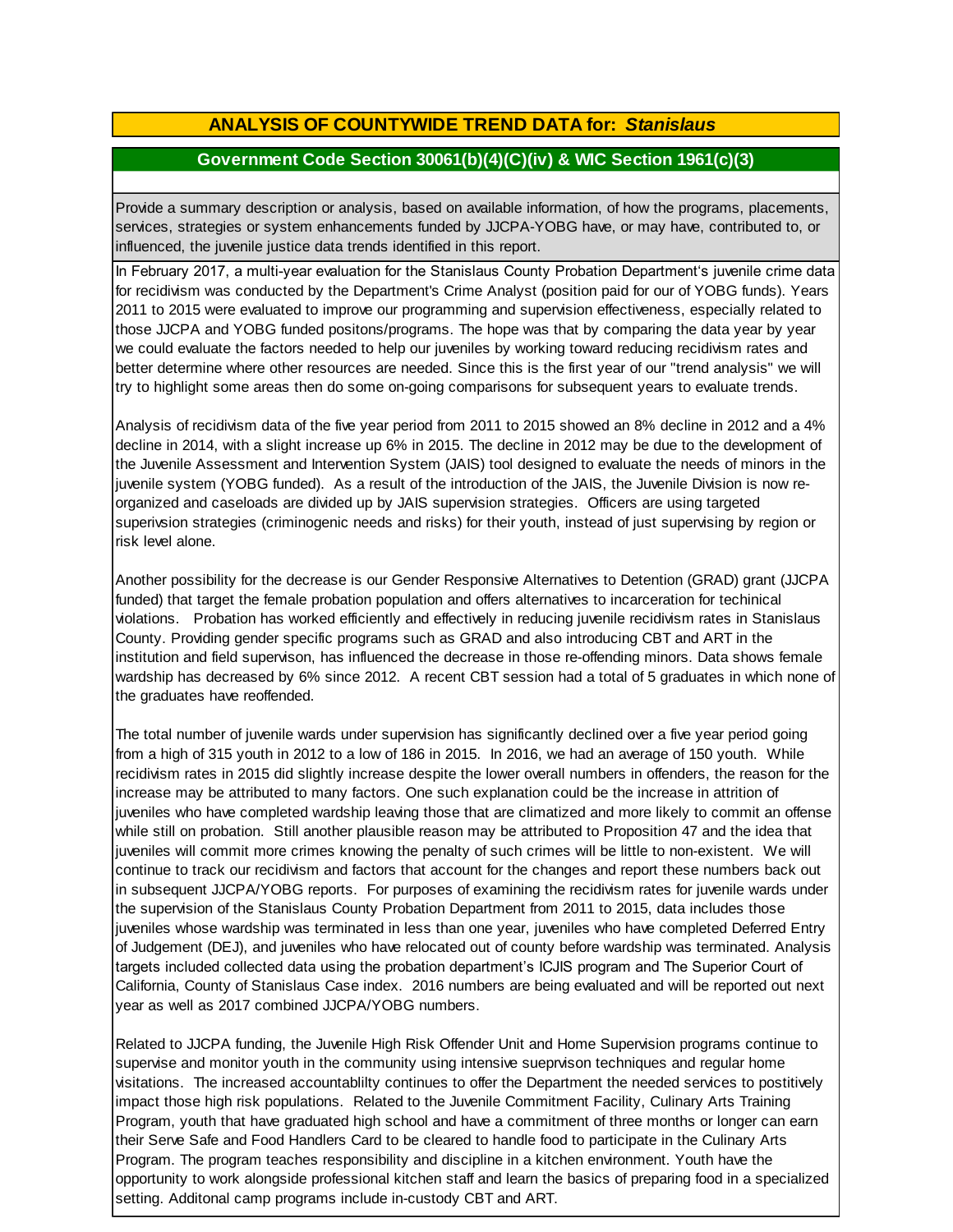Use the template(s) below to report the programs, placements, services, strategies, and/or system enhancements you funded in the preceding fiscal year. Use <sup>a</sup> separate template for each program, placement, service, strategy, or system enhancement that was supported with JJCPA and/or YOBG funds. If you need more templates than provided, copy and paste additional templates below the last Accounting of Expenditures template.

Start by indicating the name of the first program, placement, service, strategy, or system enhancement that was funded with JJCPA and/or YOBG funds last year. Next indicate the expenditure category using the drop down list provided in the Expenditure Category portion on each of the templates.

|                    | Code | <b>Expenditure Category</b>             | Code           | <b>Expenditure Category</b>                   |
|--------------------|------|-----------------------------------------|----------------|-----------------------------------------------|
| <b>Placements</b>  | 1    | Juvenile Hall                           | 5              | <b>Private Residential Care</b>               |
|                    | 2    | Ranch                                   | 6              | Home on Probation                             |
|                    | 3    | Camp                                    | $\overline{7}$ | Other Placement                               |
|                    | 4    | Other Secure/Semi-Secure Rehab Facility |                |                                               |
|                    | Code | <b>Expenditure Category</b>             | Code           | <b>Expenditure Category</b>                   |
| <b>Direct</b>      | 8    | Alcohol and Drug Treatment              | 26             | Life/Independent Living Skills                |
| <b>Services</b>    | 9    | <b>After School Services</b>            |                | Training/Education                            |
|                    | 10   | Aggression Replacement Therapy          | 27             | Individual Mental Health Counseling           |
|                    | 11   | Anger Management Counseling/Treatment   | 28             | Mental Health Screening                       |
|                    | 12   | Development of Case Plan                | 29             | Mentoring                                     |
|                    | 13   | <b>Community Service</b>                | 30             | Monetary Incentives                           |
|                    | 14   | Day or Evening Treatment Program        | 31             | Parenting Education                           |
|                    | 15   | Detention Assessment(s)                 | 32             | Pro-Social Skills Training                    |
|                    | 16   | <b>Electronic Monitoring</b>            | 33             | <b>Recreational Activities</b>                |
|                    | 17   | <b>Family Counseling</b>                | 34             | Re-Entry or Aftercare Services                |
|                    | 18   | <b>Functional Family Therapy</b>        | 35             | Restitution                                   |
|                    | 19   | Gang Intervention                       | 36             | Restorative Justice                           |
|                    | 20   | Gender Specific Programming for Girls   | 37             | Risk and/or Needs Assessment                  |
|                    | 21   | Gender Specific Programming for Boys    | 38             | <b>Special Education Services</b>             |
|                    | 22   | <b>Group Counseling</b>                 | 39             | Substance Abuse Screening                     |
|                    | 23   | Intensive Probation Supervision         | 40             | <b>Transitional Living Services/Placement</b> |
|                    | 24   | Job Placement                           | 41             | Tutoring                                      |
|                    | 25   | Job Readiness Training                  | 42             | Vocational Training                           |
|                    |      |                                         | 43             | <b>Other Direct Service</b>                   |
|                    | Code | <b>Expenditure Category</b>             | Code           | <b>Expenditure Category</b>                   |
| Capacity           | 44   | Staff Training/Professional Development | 48             | <b>Contract Services</b>                      |
| Building/          | 45   | <b>Staff Salaries/Benefits</b>          | 49             | <b>Other Procurements</b>                     |
| <b>Maintenance</b> | 46   | Capital Improvements                    | 50             | Other                                         |
| <b>Activities</b>  | 47   | Equipment                               |                |                                               |

#### **List of Expenditure Categories and Associated Numerical Codes**

For each program, placement, service, strategy, or system enhancement, record actual expenditure details for the preceding fiscal year. Expenditures will be categorized as coming from one or more of three funding sources - JJCPA funds, YOBG funds, and other funding sources (local, federal, other state, private, etc.). Be sure to report all JJCPA and YOBG expenditures for the preceding fiscal year irrespective of the fiscal year during which the funds were allocated. Definitions of the budget line items are provided on the next page.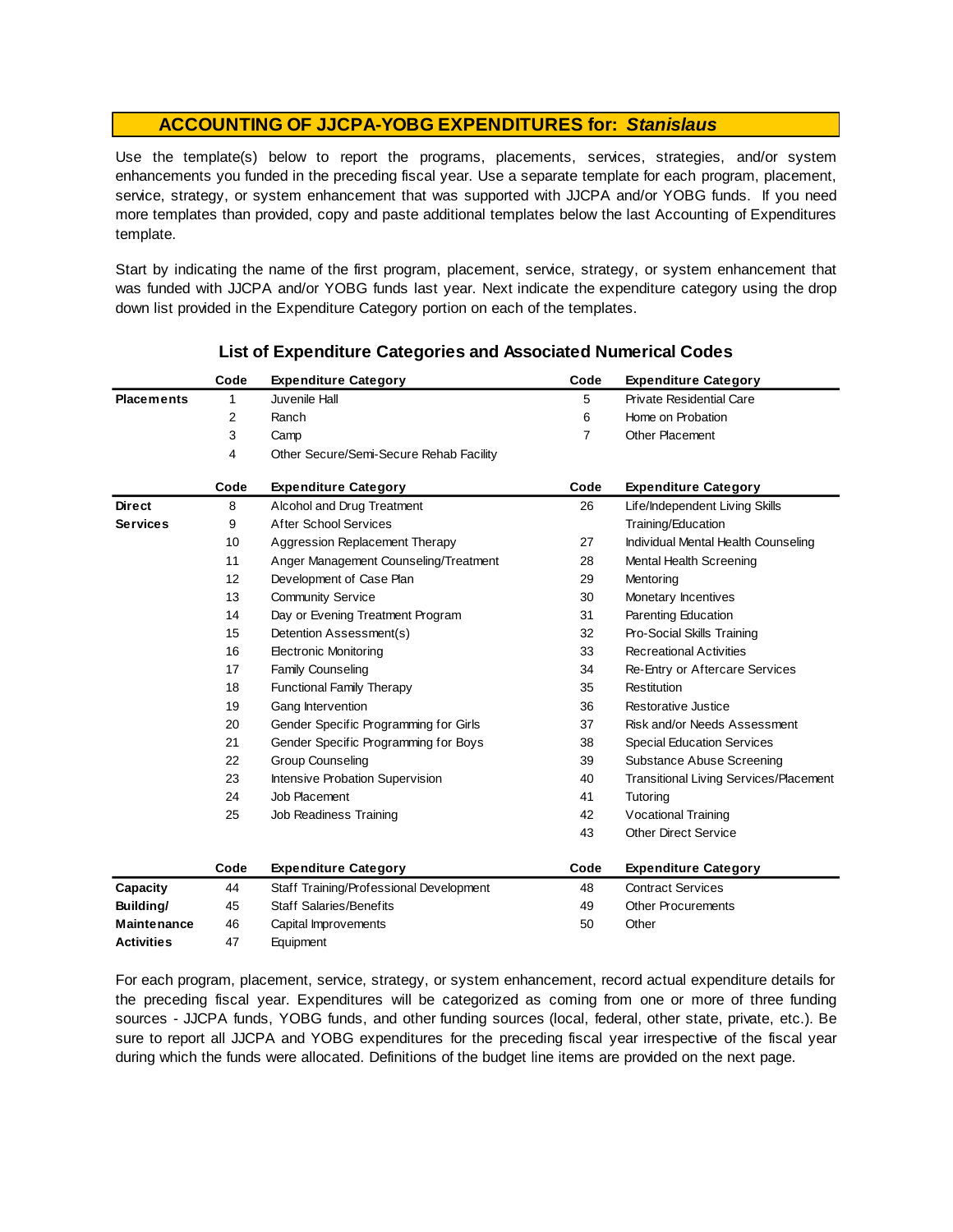**Salaries and Benefits** includes all expenditures related to paying the salaries and benefits of county probation (or other county department) employees who were directly involved in grant-related activities.

**Services and Supplies** includes expenditures for services and supplies necessary for the operation of the project (e.g., lease payments for vehicles and/or office space, office supplies) and/or services provided to participants and/or family members as part of the project's design (e.g., basic necessities such as food, clothing, transportation, and shelter/housing; and related costs).

**Professional Services** includes all services provided by individuals and agencies with whom the County contracts. The county is responsible for reimbursing every contracted individual/agency.

**Community-Based Organizations (CBO)** includes all expenditures for services received from CBO's. *NOTE* : *I f you use JJCPA and/or YOBG funds t o contract with <sup>a</sup> CBO, report that expenditure on this line item rather than on the Professional Services line item.*

**Fixed Assets/Equipment** includes items such as vehicles and equipment needed to implement and/or operate the program, placement, service, etc. (e.g., computer and other office equipment including furniture).

**Administrative Overhead** includes all costs associated with administration of the program, placement, service, strategy, and/or system enhancement being supported by JJCPA and/or YOBG funds.

Use the space below the budget detail to provide a narrative description for each program, placement, service, strategy, and/or system enhancement that was funded last year. *To do so, double click on the response box provided for this purpose.* 

Repeat this process as many times as needed to fully account for all programs, placements, services, strategies, and systems enhancements that were funded with JJCPA and/or YOBG during the last fiscal year. Keep in mind that this full report will be posted on the BSCC website in accordance with state law.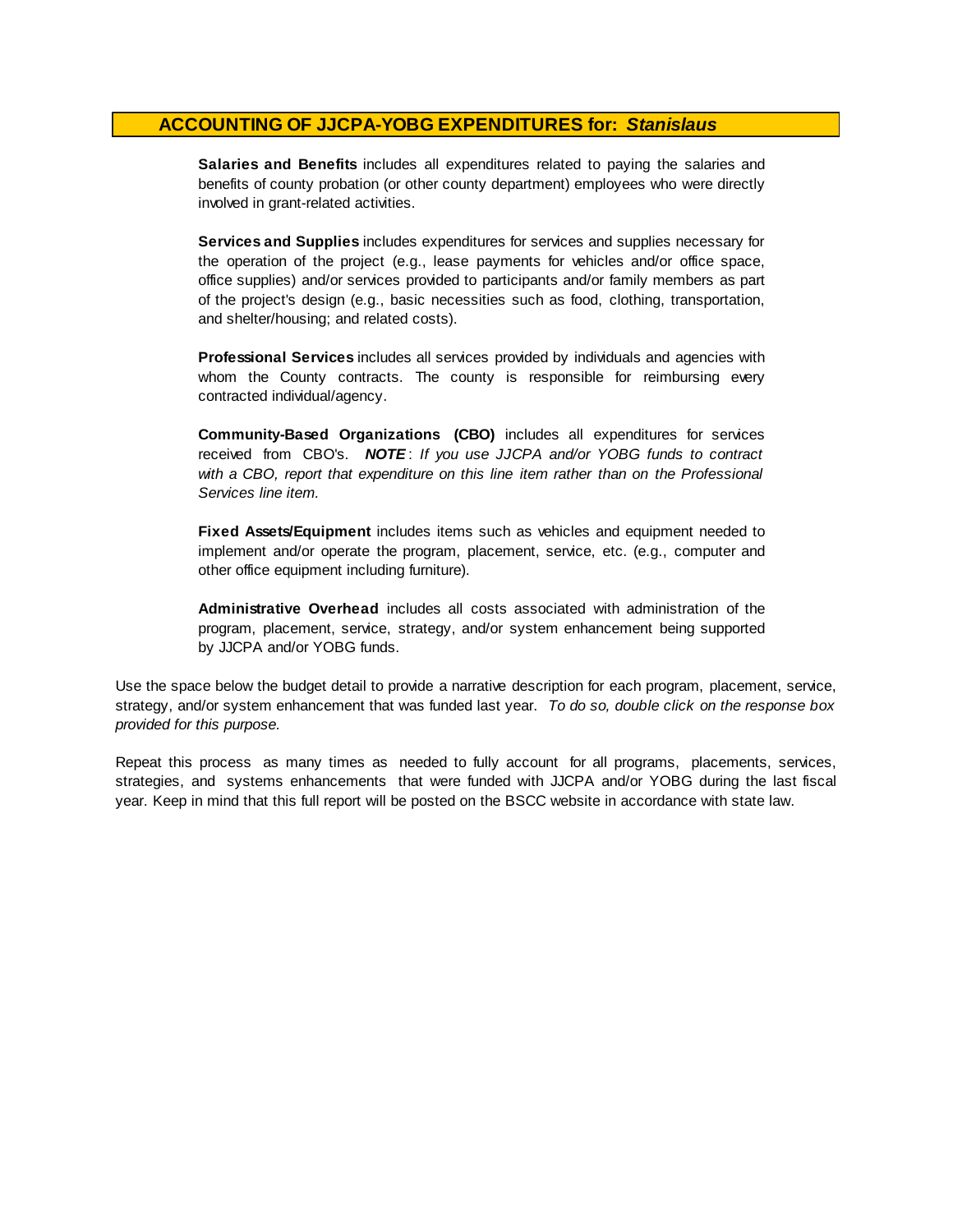| 1. Program, Placement, Service, Strategy, or System Enhancement         |                                                                          |                                 |    |   |  |
|-------------------------------------------------------------------------|--------------------------------------------------------------------------|---------------------------------|----|---|--|
| Name of program, placement, service,<br>strategy or system enhancement: | High Risk Offender                                                       |                                 |    |   |  |
| Expenditure Category:                                                   |                                                                          | Intensive Probation Supervision |    |   |  |
|                                                                         | All Other Funds<br><b>YOBG Funds</b><br><b>JJCPA Funds</b><br>(Optional) |                                 |    |   |  |
| Salaries & Benefits:                                                    | \$                                                                       | 1,043,594                       |    |   |  |
| Services & Supplies:                                                    | \$                                                                       | 20,089                          |    |   |  |
| <b>Professional Services:</b>                                           |                                                                          |                                 |    |   |  |
| Community Based Organizations:                                          |                                                                          |                                 |    |   |  |
| <b>Fixed Assets/Equipment:</b>                                          | \$                                                                       | 36,000                          |    |   |  |
| Administrative Overhead:                                                |                                                                          |                                 |    |   |  |
| Other Expenditures (List Below):                                        |                                                                          |                                 |    |   |  |
|                                                                         |                                                                          |                                 |    |   |  |
|                                                                         |                                                                          |                                 |    |   |  |
|                                                                         |                                                                          |                                 |    |   |  |
| TOTAL: l                                                                | S                                                                        | 1,099,683                       | \$ | S |  |

Provide a description of the program, placement, service, strategy or system enhancement that was funded with JJCPA and/or YOBG funds in the preceding fiscal year. For example, you might want to include information on the types of youth served, prevention services you provided, your accomplishments, any barriers encountered, and what specifically JJCPA and/or YOBG funds paid for.

The High Risk Offender Program expands intensive, community based supervision of high-risk juvenile court wards and the enforcement, or clearance, of juvenile court warrants. The objective is to reduce juvenile crime and gang involvement in the target population and increase offender accountability by actively enforcing outstanding juvenile court warrants. The program also strengthens existing law enforcement and probation partnerships by increasing the number of police/probation teams available to focus on this high-risk population. The program provides more coverage for high crime areas in the county, particularly in the West and South Modesto areas, where both the Sheriff and Modesto Police Department have jurisdiction.

This program has demonstrated effectiveness in reducing delinquency and addressing juvenile crime as it has shown a decrease in the number of adjudicated offenses including, drug related and violent offenses. There were also fewer violations of probation than in previous years. Cognitive Behavioral Therapy (CBT) was also provided to youth under probation supervision.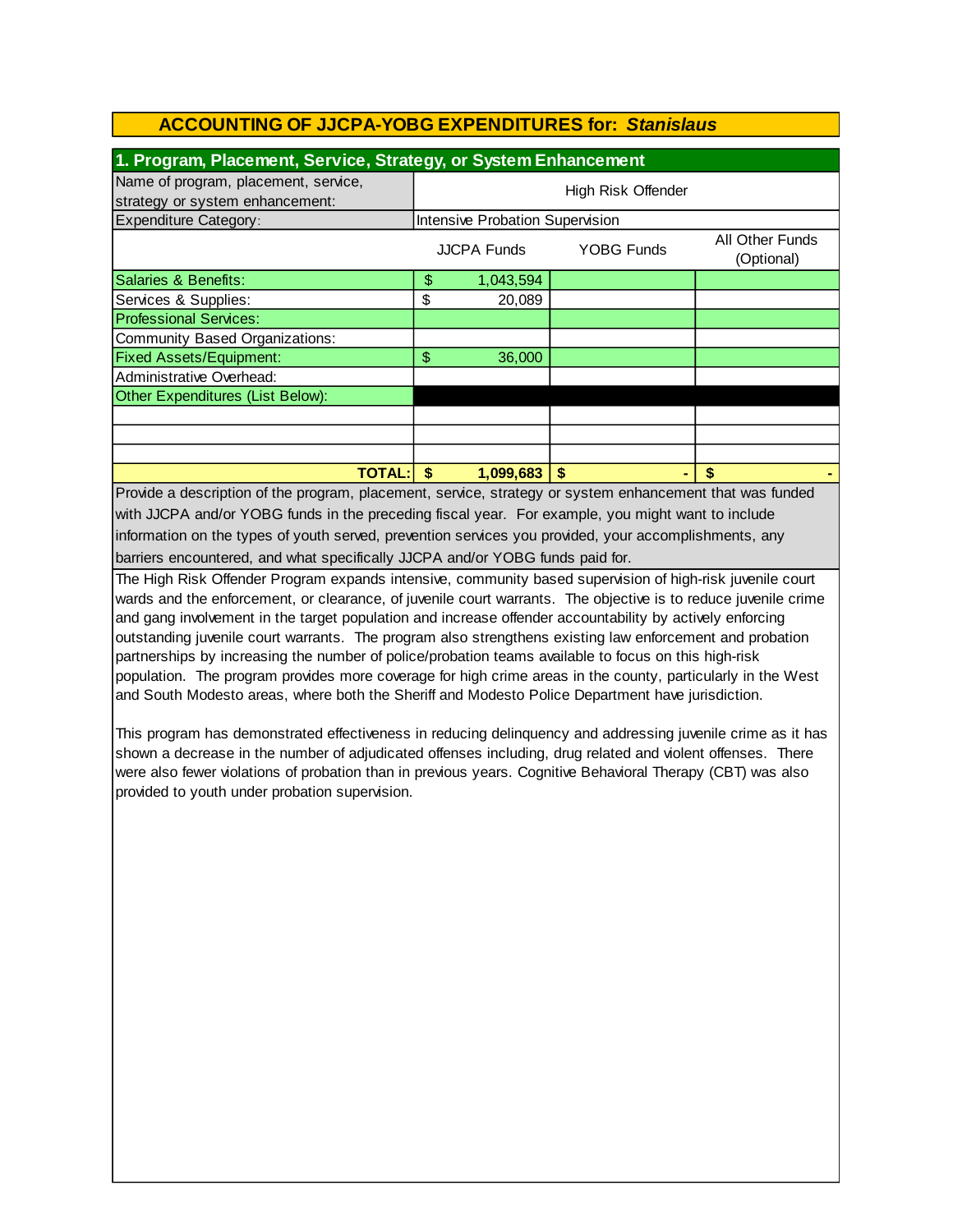| 2. Program, Placement, Service, Strategy, or System Enhancement                                          |                                                                          |                              |  |     |  |  |
|----------------------------------------------------------------------------------------------------------|--------------------------------------------------------------------------|------------------------------|--|-----|--|--|
| Name of program, placement, service,<br>strategy or system enhancement:                                  | Home Supervision                                                         |                              |  |     |  |  |
| <b>Expenditure Category:</b>                                                                             |                                                                          | <b>Electronic Monitoring</b> |  |     |  |  |
|                                                                                                          | All Other Funds<br><b>YOBG Funds</b><br><b>JJCPA Funds</b><br>(Optional) |                              |  |     |  |  |
| Salaries & Benefits:                                                                                     | \$                                                                       | 337,640                      |  |     |  |  |
| Services & Supplies:                                                                                     | \$                                                                       | 20,089                       |  |     |  |  |
| <b>Professional Services:</b>                                                                            |                                                                          |                              |  |     |  |  |
| Community Based Organizations:                                                                           |                                                                          |                              |  |     |  |  |
| <b>Fixed Assets/Equipment:</b>                                                                           |                                                                          |                              |  |     |  |  |
| Administrative Overhead:                                                                                 |                                                                          |                              |  |     |  |  |
| Other Expenditures (List Below):                                                                         |                                                                          |                              |  |     |  |  |
|                                                                                                          |                                                                          |                              |  |     |  |  |
|                                                                                                          |                                                                          |                              |  |     |  |  |
|                                                                                                          |                                                                          |                              |  |     |  |  |
| $TOTAL:$ \$                                                                                              |                                                                          | $357,729$ \$                 |  | \$. |  |  |
| Provide a description of the program, placement, service, strategy or system enhancement that was funded |                                                                          |                              |  |     |  |  |
| with JJCPA and/or YOBG funds in the preceding fiscal year. For example, you might want to include        |                                                                          |                              |  |     |  |  |
| information on the types of youth served, prevention services you provided, your accomplishments, any    |                                                                          |                              |  |     |  |  |
| barriers encountered, and what specifically JJCPA and/or YOBG funds paid for.                            |                                                                          |                              |  |     |  |  |

Home Supervision, an intervention and incapacitation program, is designed to provide protection to the community and offender accountability while allowing offenders to remain in their homes in lieu of incarceration. The program consists of Electronic Monitoring and House Arrest of wards and alleged wards pending adjudication and/or disposition hearings in Juvenile Court. By restricting appropriately selected minors to their homes rather than detaining them in Juvenile Hall, secure detention beds can be reserved for those youth posing the greatest danger to the community and taxpayer costs for juvenile facility placements can be avoided. The minors are supervised through frequent face-to-face visits by program staff who verify school attendance and participation in structured, community based counseling programs and compliance with imposed restrictions.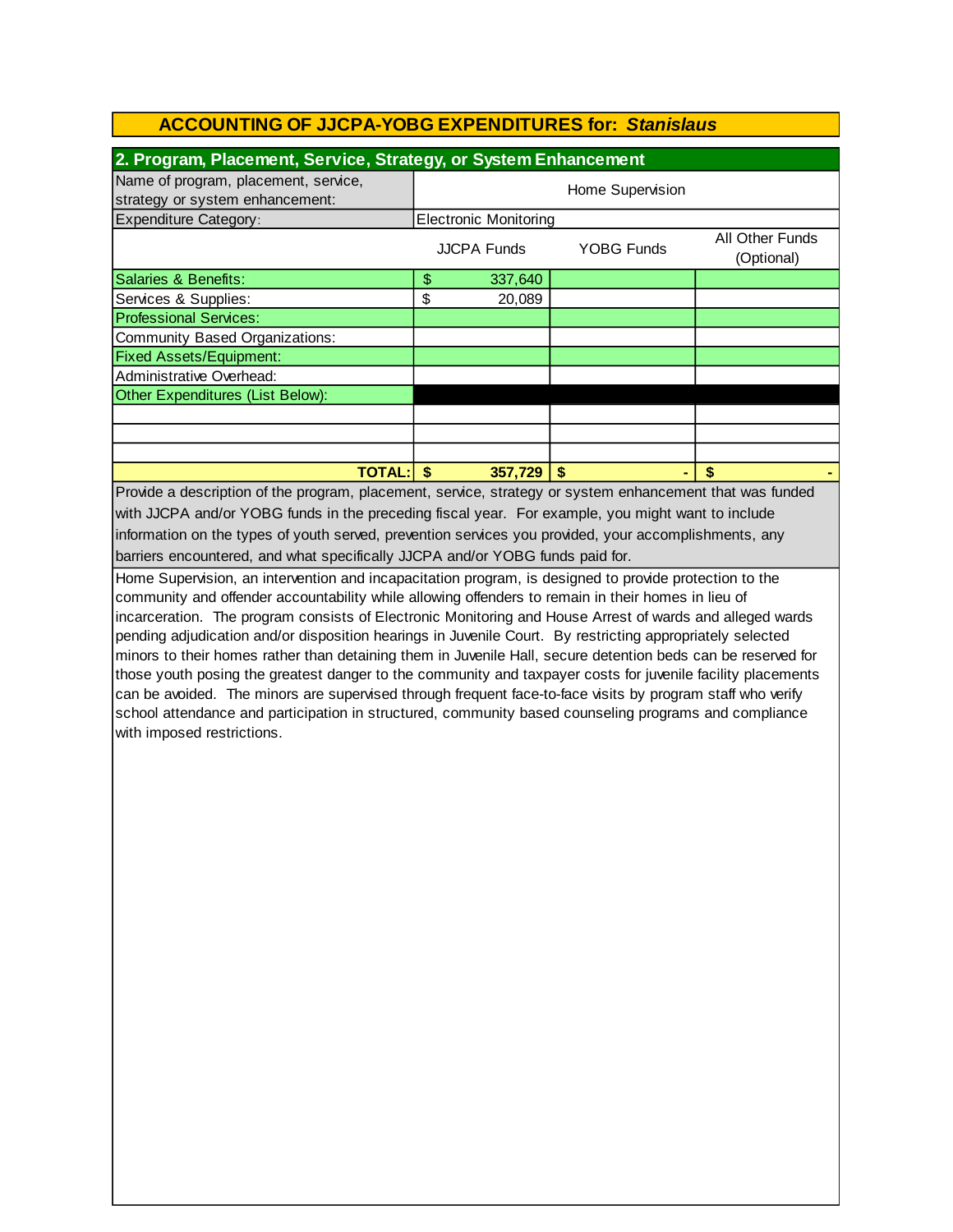| 3. Program, Placement, Service, Strategy, or System Enhancement         |                     |                            |                   |                 |  |
|-------------------------------------------------------------------------|---------------------|----------------------------|-------------------|-----------------|--|
| Name of program, placement, service,<br>strategy or system enhancement: | Juvenile Drug Court |                            |                   |                 |  |
| <b>Expenditure Category:</b>                                            |                     | Alcohol and Drug Treatment |                   |                 |  |
|                                                                         |                     | <b>JJCPA Funds</b>         | <b>YOBG Funds</b> | All Other Funds |  |
| Salaries & Benefits:                                                    | \$                  | 101,540                    |                   |                 |  |
| Services & Supplies:                                                    | \$                  | 309                        |                   |                 |  |
| <b>Professional Services:</b>                                           |                     |                            |                   |                 |  |
| Community Based Organizations:                                          |                     |                            |                   |                 |  |
| <b>Fixed Assets/Equipment:</b>                                          |                     |                            |                   |                 |  |
| Administrative Overhead:                                                |                     |                            |                   |                 |  |
| Other Expenditures (List Below):                                        |                     |                            |                   |                 |  |
|                                                                         |                     |                            |                   |                 |  |
|                                                                         |                     |                            |                   |                 |  |
|                                                                         |                     |                            |                   |                 |  |
| <b>TOTAL:</b>                                                           | \$.                 | 101,849                    |                   | \$              |  |

barriers encountered, and what specifically JJCPA and/or YOBG funds paid for. information on the types of youth served, prevention services you provided, your accomplishments, any Provide a description of the program, placement, service, strategy or system enhancement that was funded with JJCPA and/or YOBG funds in the preceding fiscal year. For example, you might want to include

The Probation Department and Juvenile Justice Behavioral Health (JJBH) have a long standing history of partnering to provide services to youth in the criminal justice system. JJBH staff are currently co-located with the Probation Department. The Behavioral Health Screening Process is utilized to make the initial referral for assessment. Upon completion of the assessment process, the Juvenile Drug Court team, to include two Behavioral Health Specialists/Certified Substance abuse counselors, one Mental Health Clinician and a Deputy Probation Officer meet to share information and determine appropriateness for the program. Once accepted into the program, staff from both agencies interact on a daily basis, exchanging information as necessary. Juvenile probationers will receive intensive drug and alcohol treatment services and random drug testing based on the Juvenile Drug Court model. JDC provides both individual and group mental health and substance abuse counseling for juveniles diagnosed with co-occurring disorders. Moral Recognition Therapy (MRT), an evidence-based program, is integrated in group treatment along with substance abuse education and recovery concepts. Information regarding the youth's progress is shared with the Juvenile Court Judge during review hearings or as the need arises to address relapse issues.

Juvenile Drug Courts provide for more intensive supervision over juvenile offenders and it has been demonstrated that increased monitoring of participants, random drug screening and the treatment and rehabilitation requirements of juvenile drug court programs promote a greater likelihood of success in reducing drug use and delinquent activity than can be achieved through most existing juvenile court processes. Stanislaus County's existing Juvenile Drug Court has demonstrated significant positive outcomes proving its effectiveness since its inception in 1998.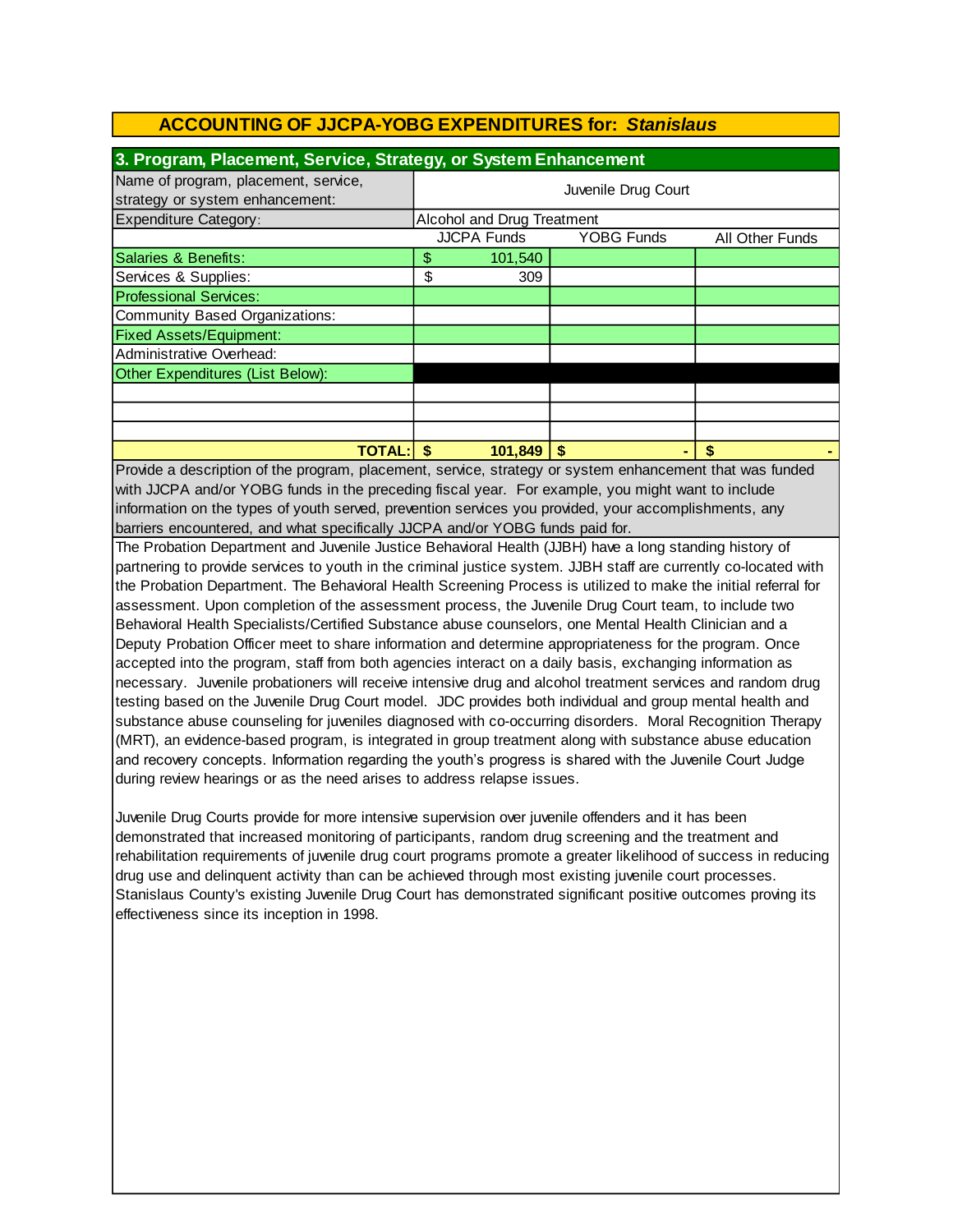| 4. Program, Placement, Service, Strategy, or System Enhancement         |                                                    |                    |                                       |                 |  |  |
|-------------------------------------------------------------------------|----------------------------------------------------|--------------------|---------------------------------------|-----------------|--|--|
| Name of program, placement, service,<br>strategy or system enhancement: | Gender Responsive Alternatives to Detention (GRAD) |                    |                                       |                 |  |  |
| <b>Expenditure Category:</b>                                            |                                                    |                    | Gender Specific Programming for Girls |                 |  |  |
|                                                                         |                                                    | <b>JJCPA Funds</b> | <b>YOBG Funds</b>                     | All Other Funds |  |  |
| Salaries & Benefits:                                                    | \$                                                 | 109,308            |                                       |                 |  |  |
| Services & Supplies:                                                    | \$                                                 | 2,613              |                                       |                 |  |  |
| <b>Professional Services:</b>                                           | \$                                                 | 42,233             |                                       |                 |  |  |
| Community Based Organizations:                                          |                                                    |                    |                                       |                 |  |  |
| <b>Fixed Assets/Equipment:</b>                                          |                                                    |                    |                                       |                 |  |  |
| Administrative Overhead:                                                |                                                    |                    |                                       |                 |  |  |
| Other Expenditures (List Below):                                        |                                                    |                    |                                       |                 |  |  |
|                                                                         |                                                    |                    |                                       |                 |  |  |
|                                                                         |                                                    |                    |                                       |                 |  |  |
|                                                                         |                                                    |                    |                                       |                 |  |  |
| <b>TOTAL:</b>                                                           |                                                    | 154,154            | \$                                    |                 |  |  |

Provide a description of the program, placement, service, strategy or system enhancement that was funded with JJCPA and/or YOBG funds in the preceding fiscal year. For example, you might want to include information on the types of youth served, prevention services you provided, your accomplishments, any barriers encountered, and what specifically JJCPA and/or YOBG funds paid for.

Treating justice involved girls and boys in a generic manner do not appropriately meet girls' needs. Girls tend to have elevated rates of trauma, which can lead to serious mental health conditions. The reasons for girls' system involvement are complex and often rooted in challenging family dynamics. Without gender-responsive assessments, programs, and services, an opportunity to address the issues that lead to girls' justice involvement is missed.

The Stanislaus County Probation Department's Gender Responsive Alternatives to Detention (GRAD) program includes a specialized caseload, gender-responsive training and assessment tool and enhanced services for the under-served population of justice involved girls. The probation department utilizes the gender-responsive Juvenile Assessment and Intervention System (JAIS) tool. The JAIS is an evidence-based tool that generates an assessment in order to identify a supervision strategy and create an intervention plan. Upon the completion of the assessment process, the GRAD team, to include the DPO I/II and Center for Human Services case manager, meet to share information and determine appropriateness for the program for the under-served population of justice involved girls. Once accepted into the program, staff from both agencies interact on a daily basis, conducting weekly case reviews, attending court appearances and exchanging information as necessary.

The GRAD program employs numerous alternative interventions in the event of a violation of probation. Among the alternatives to the traditional approach are: referral to appropriate treatment services (i.e. substance abuse, mental health); community service; Hutton House (a shelter and respite for youth); and other noncustody options like electronic monitoring and home commitment. Female probationers receive various services such as an evidence-based Alcohol and Other Drug (AOD) treatment program, Steps to Freedom. Moral Reconation Therapy (MRT) is the premier cognitive-behavior program for substance abuse treatment which combines education, group and individual counseling, and structured exercises designed to foster moral development in treatment-resistant probationers. GRAD probationers may also be referred to Aggression Replacement Training (ART). ART is a cognitive behavioral intervention program to help children and adolescents improve social skill competence and moral reasoning, better manage anger, and reduce aggressive behavior.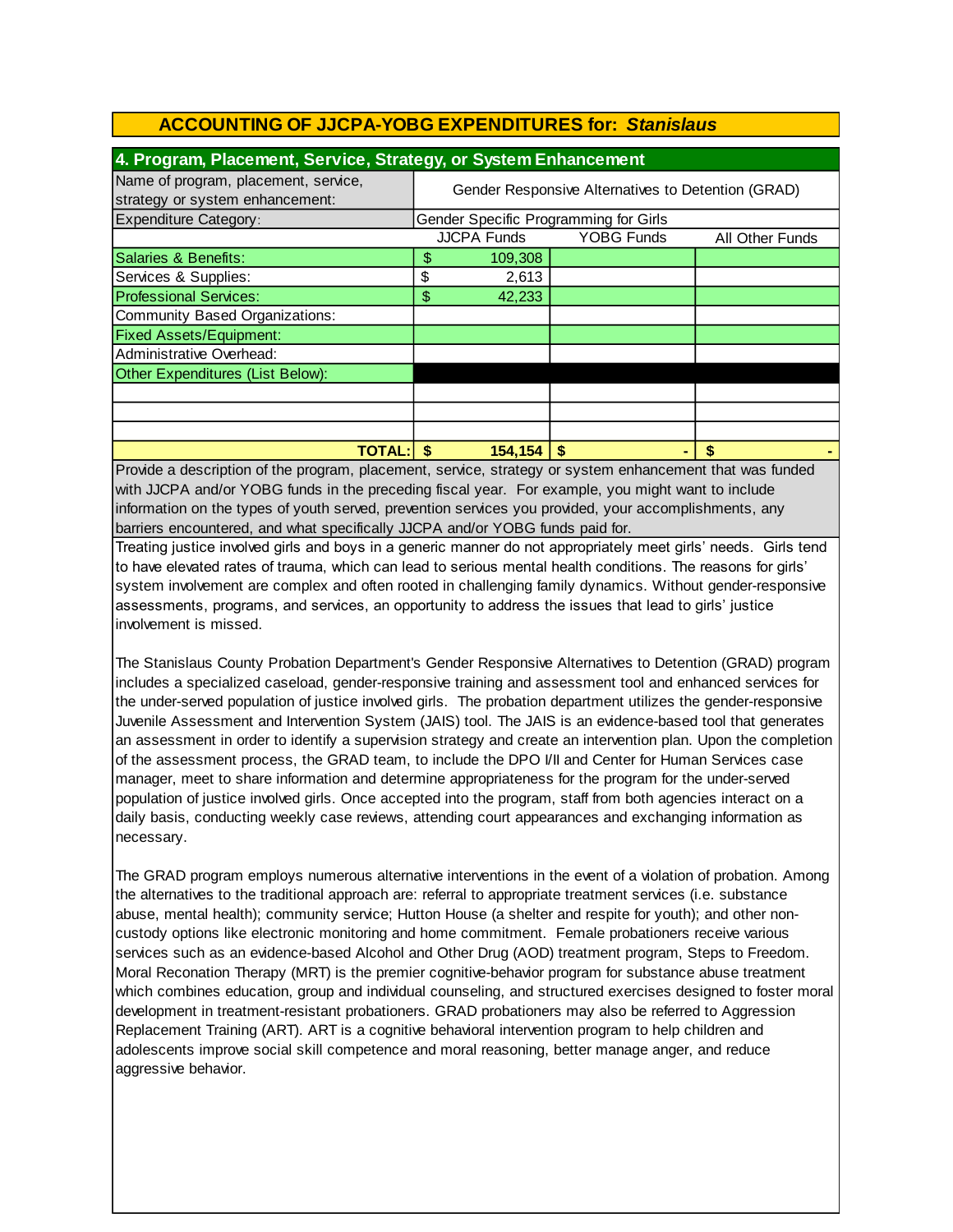| 5. Program, Placement, Service, Strategy, or System Enhancement         |                    |    |                   |                 |  |  |
|-------------------------------------------------------------------------|--------------------|----|-------------------|-----------------|--|--|
| Name of program, placement, service,<br>strategy or system enhancement: | Home on Probation  |    |                   |                 |  |  |
| <b>Expenditure Category:</b>                                            | Home on Probation  |    |                   |                 |  |  |
|                                                                         | <b>JJCPA Funds</b> |    | <b>YOBG Funds</b> | All Other Funds |  |  |
| Salaries & Benefits:                                                    |                    | \$ | 188,861           |                 |  |  |
| Services & Supplies:                                                    |                    | \$ | 7,292             |                 |  |  |
| <b>Professional Services:</b>                                           |                    |    |                   |                 |  |  |
| Community Based Organizations:                                          |                    |    |                   |                 |  |  |
| <b>Fixed Assets/Equipment:</b>                                          |                    |    |                   |                 |  |  |
| Administrative Overhead:                                                |                    |    |                   |                 |  |  |
| Other Expenditures (List Below):                                        |                    |    |                   |                 |  |  |
|                                                                         |                    |    |                   |                 |  |  |
|                                                                         |                    |    |                   |                 |  |  |
|                                                                         |                    |    |                   |                 |  |  |
| <b>TOTAL:</b>                                                           |                    | S  | 196,153           | \$              |  |  |

Provide a description of the program, placement, service, strategy or system enhancement that was funded with JJCPA and/or YOBG funds in the preceding fiscal year. For example, you might want to include information on the types of youth served, prevention services you provided, your accomplishments, any barriers encountered, and what specifically JJCPA and/or YOBG funds paid for.

In an ongoing effort to promote public safety by preventing lower risk minors from escalating into delinquency, from being sent to out-of-home placement or from otherwise being detained, Stanislaus County uses the Juvenile Assessment and Intervention System (JAIS), an evidence based risk assessment tool, to develop case plans for minors supervised on probation. This program identifies minors who may be in need of a higher level of supervision and also provides a targeted intervention for those minors who are low to medium risk. The JAIS supervision strategies determine the level of intervention. The JAIS also identifies strategies that emphasize public safety, rehabilitation and accountability and focuses efforts on criminogenic needs. Juvenile Supervision Officers use this evidence based and gender responsive assessment tool in developing a plan to provide treatment options aligned with the assessed needs of minors before they are re-committed to juvenile hall, sent to placement or sentenced to the Department of Juvenile Justice. The JAIS complements the professional judgement of the supervising officer and emphasizes the reduction in recidivism through the use of evidence based supervision strategies.

One (1) Deputy Probation Officer III and one (1) Deputy Probation Officer I/II were funded. Funds were also utilized for the JAIS subscription.

The Juvenile Field Services Division is being re-organized and caseloads are being re-distributed by JAIS supervision strategies that addresses both the criminogenic needs and risks of the youth, rather than by region or risk factors alone. Case plan development and concurrent planning are generated using the JAIS assessment results and are incorporated into our integrated planning tool provided by Assessments.com.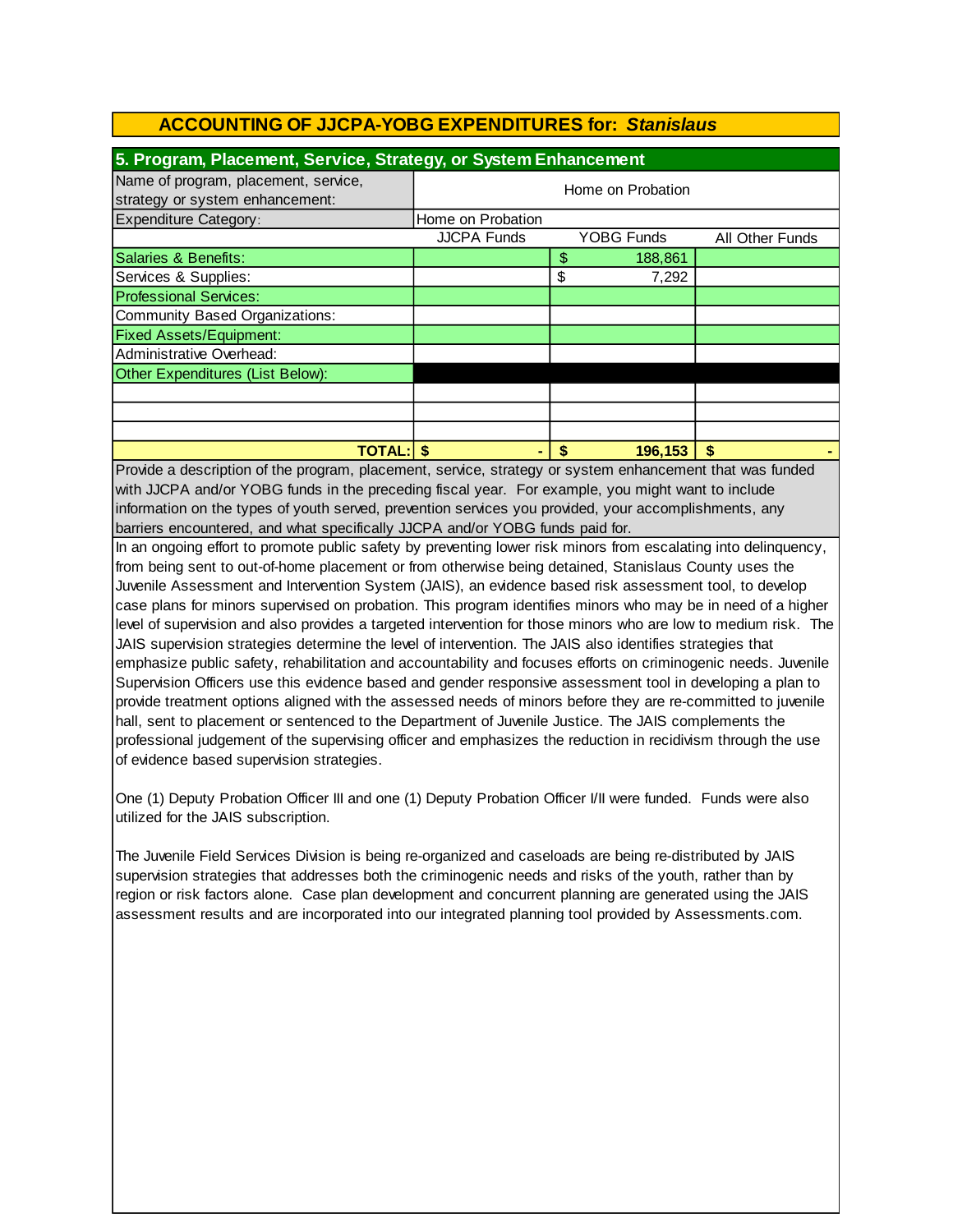| 6. Program, Placement, Service, Strategy, or System Enhancement         |                    |    |                   |                 |  |  |  |
|-------------------------------------------------------------------------|--------------------|----|-------------------|-----------------|--|--|--|
| Name of program, placement, service,<br>strategy or system enhancement: | Camp               |    |                   |                 |  |  |  |
| Expenditure Category:                                                   | Camp               |    |                   |                 |  |  |  |
|                                                                         | <b>JJCPA Funds</b> |    | <b>YOBG Funds</b> | All Other Funds |  |  |  |
| Salaries & Benefits:                                                    |                    | \$ | 1,343,997         |                 |  |  |  |
| Services & Supplies:                                                    |                    | \$ | 8,115             |                 |  |  |  |
| <b>Professional Services:</b>                                           |                    | \$ | 165,894           |                 |  |  |  |
| Community Based Organizations:                                          |                    |    |                   |                 |  |  |  |
| <b>Fixed Assets/Equipment:</b>                                          |                    |    |                   |                 |  |  |  |
| Administrative Overhead:                                                |                    |    |                   |                 |  |  |  |
| Other Expenditures (List Below):                                        |                    |    |                   |                 |  |  |  |
|                                                                         |                    |    |                   |                 |  |  |  |
|                                                                         |                    |    |                   |                 |  |  |  |
|                                                                         |                    |    |                   |                 |  |  |  |
| <b>TOTAL: \$</b>                                                        |                    | \$ | 1,518,006         | S               |  |  |  |

Provide a description of the program, placement, service, strategy or system enhancement that was funded with JJCPA and/or YOBG funds in the preceding fiscal year. For example, you might want to include information on the types of youth served, prevention services you provided, your accomplishments, any barriers encountered, and what specifically JJCPA and/or YOBG funds paid for.

The Stanislaus County Juvenile Commitment Facility (JCF) is a treatment facility comprised of three living units; a 30-bed living unit and two 15-bed living units. The facility is separated from, but directly adjacent to the existing Juvenile Hall and Juvenile Justice Center. The Juvenile Commitment Facility provided residential programming for post-adjudicated wards, thereby preserving secure beds at the Juvenile Hall for preadjudicated juvenile offenders. The facility was designed to house longer term Juvenile Court commitments and provide academic and vocational education programs, mental health and substance abuse services, Culinary and Trade learning programs and other programs which promote a sense of self-discipline and responsibility to guide them toward a more productive and pro-social lifestyle.

A number of Probation Corrections Officers have been trained in the evidence-based Aggression Replacement Training (ART). Additionally, the department has one train-the-trainer staff. Several of the officers worked in the Juvenile Commitment Facility facilitate ART groups. Additionally, evidence-based drug and alcohol counseling, including Moral Reconation Therapy (MRT), was offered within the new facility by Juvenile Justice Mental Health staff funded by YOBG.

Funding went to salary and benefit costs for one (1) Facility Manager, four (4) Supervising Probation Correction Officers, two (2) Probation Correction Officer III, four (4) Probation Correction Officer I/II, one (1) Legal Clerk III, one (1) Juvenile Justice Mental Health Clinician I/II and one (1) Behavioral Health Specialist I/II to operate the facility and provide supervision services to minors detained in the Commitment Facility.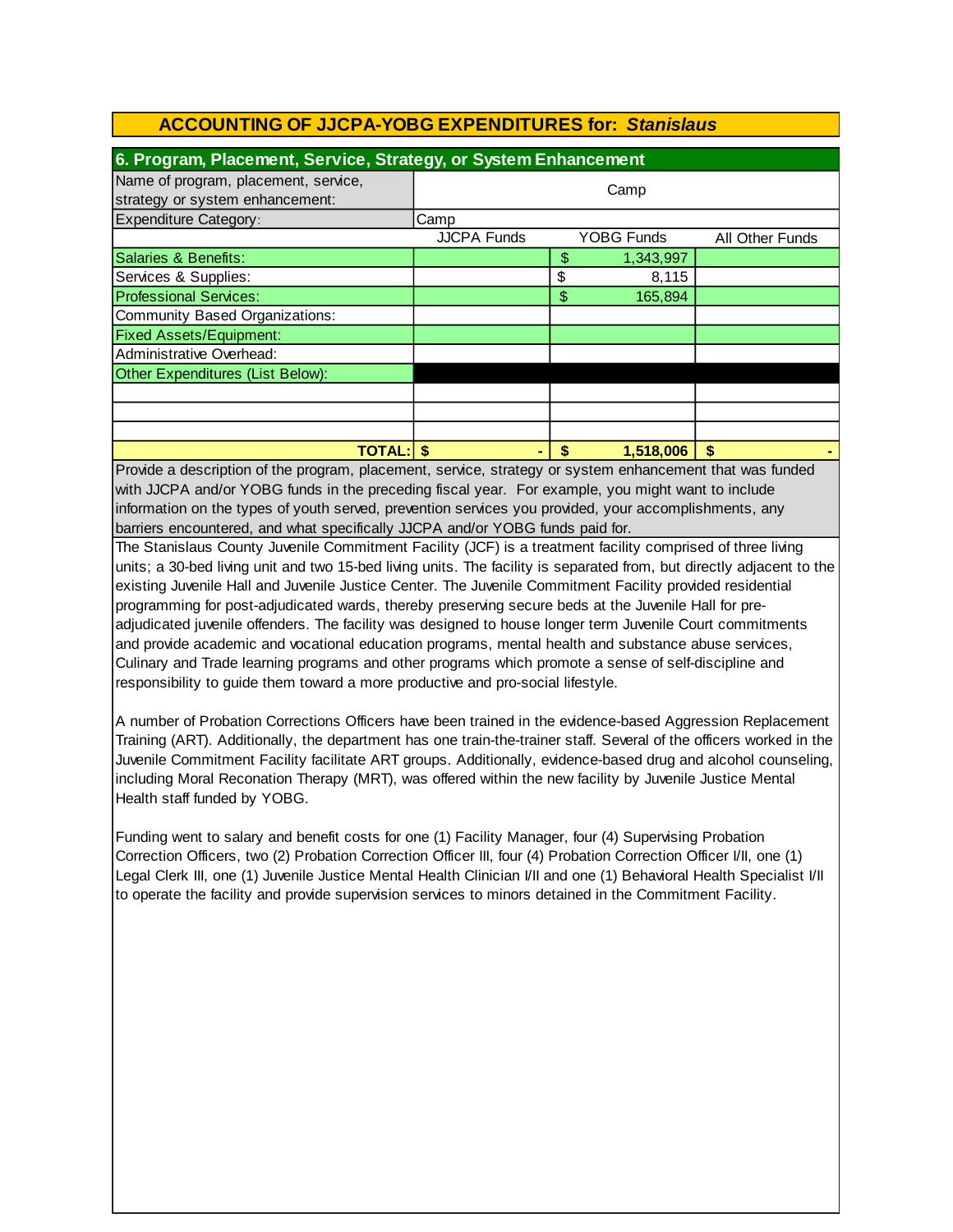| 7. Program, Placement, Service, Strategy, or System Enhancement         |                                |    |                   |                 |  |  |  |
|-------------------------------------------------------------------------|--------------------------------|----|-------------------|-----------------|--|--|--|
| Name of program, placement, service,<br>strategy or system enhancement: | <b>Staff Salaries/Benefits</b> |    |                   |                 |  |  |  |
| <b>Expenditure Category:</b>                                            | <b>Staff Salaries/Benefits</b> |    |                   |                 |  |  |  |
|                                                                         | <b>JJCPA Funds</b>             |    | <b>YOBG Funds</b> | All Other Funds |  |  |  |
| Salaries & Benefits:                                                    |                                | \$ | 78,525            |                 |  |  |  |
| Services & Supplies:                                                    |                                | \$ | 2,216             |                 |  |  |  |
| <b>Professional Services:</b>                                           |                                |    |                   |                 |  |  |  |
| Community Based Organizations:                                          |                                |    |                   |                 |  |  |  |
| <b>Fixed Assets/Equipment:</b>                                          |                                |    |                   |                 |  |  |  |
| Administrative Overhead:                                                |                                |    |                   |                 |  |  |  |
| Other Expenditures (List Below):                                        |                                |    |                   |                 |  |  |  |
|                                                                         |                                |    |                   |                 |  |  |  |
|                                                                         |                                |    |                   |                 |  |  |  |
|                                                                         |                                |    |                   |                 |  |  |  |
| <b>TOTAL:</b>                                                           |                                | \$ | 80,741            | S               |  |  |  |

Provide a description of the program, placement, service, strategy or system enhancement that was funded with JJCPA and/or YOBG funds in the preceding fiscal year. For example, you might want to include information on the types of youth served, prevention services you provided, your accomplishments, any barriers encountered, and what specifically JJCPA and/or YOBG funds paid for.

The Crime Analyst (Program Evaluation Researcher) planed and conducted program evaluation research to determine if department programs were achieving intended outcomes and researched best practices for future programming. Work included designing research methods and statistical analysis to assess program needs, theory, processes, efficiency, outcomes, and impacts. This individual measured and interpreted empirical data, drew evidence-based conclusions, and made informed recommendations aimed at maintaining or improving program design and/or administration. In addition, this individual was responsible for preparing and disseminating research proposals and reports, grant compliance reports, and other related memoranda as necessary. They collaborated with and presented findings/recommendations to a variety of program stakeholders both internal and external to the department to help achieve organizational goals related to program outcomes.

Funds used to pay for salary and benefit costs for a Crime Analyst. Additionally, funds used to pay the annual license fee for IBM Statistical Package for Social Services (SPSS) software and training.